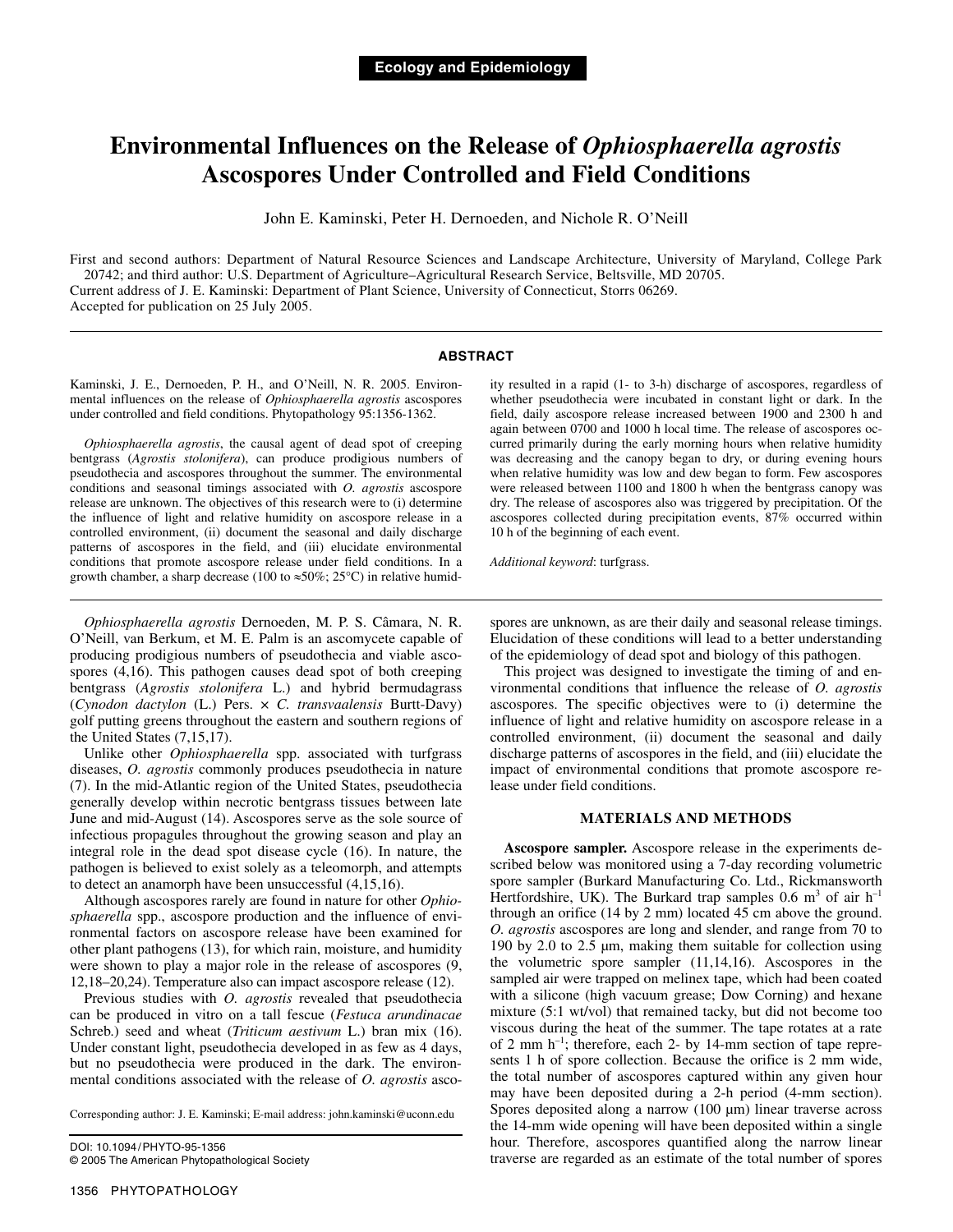collected for 1 h. In this study, ascospore release was determined by counting all ascospores deposited within a 100-µm by 14-mm traverse. Ascospores counted along the traverse represent 1/20 of the total ascospores estimated for the hour.

**Ascospore release in controlled conditions.** The effect of relative humidity (RH) and light on ascospore release were monitored in a walk-in growth chamber (Environmental Growth Chambers, Chagrin Falls, OH). Due to large fluctuations in RH within the growth chamber, a boxed-in enclosure  $(\approx 1.5 \text{ m}^3)$  was constructed using 4-mil clear plastic. RH was maintained using a Model M3DH30B2A dehumidifier (Maytag, Newton, IA). Air temperature  $(T_a)$  within the enclosure was maintained at 25 $\degree$ C with a standard deviation of 1.9°C.

Microclimatic conditions, including  $T_a$  (°C) and RH (%), were monitored within the plastic enclosure with a thermistor and a Vaisala capacitive sensor (model HMP35C; Campbell Scientific, Logan, UT), respectively. A pyranometer (LI200X; LI-COR, Lincoln, NE) also was placed in the enclosure to monitor light and dark treatments (described below). All instruments were connected to a CR-10 datalogger (Campbell Scientific) encased in an aluminum box. Environmental instruments were programmed to measure variables at 1-min intervals, and data were averaged each hour.

Eight individual treatments were evaluated as follows: A, 6 h of light (120 W m–2; fluorescent and incandescent) followed by 6 h of dark at ≈50% RH; B, 6 h of dark followed by 6 h of light at  $\approx$  50% RH; C, 6 h of light followed by 6 h of dark at 100% RH; D, 6 h of dark followed by 6 h of light at 100% RH; E, 6 h of  $\approx 50\%$ RH followed by 6 h of 100% RH in constant light; F, 6 h of 100% RH followed by 6 h of  $\approx 50\%$  RH in constant light; G, 6 h of ≈50% RH followed by 6 h of 100% RH in constant darkness; and H, 6 h of 100% RH followed by 6 h of  $\approx 50\%$  RH in constant darkness (Table 1).

Pseudothecia were produced on a mixture of tall fescue seed and wheat bran (50:50, vol:vol) using the method previously described (16), with the following modifications. To minimize the impact of potential biological differences among varying strains of *O. agrostis*, three separate mixtures were prepared using isolates OpMD-4, OpMD-9, and OpOH-1. Despite differences in colony morphology when grown on potato dextrose agar (PDA), the three isolates all rapidly developed pseudothecia (14). All isolates had been collected from creeping bentgrass putting greens in Maryland or Ohio in 1998 and were maintained on PDA slants or on PDA plugs within sterile distilled water at 4°C. Infested mixtures were incubated in a dark growth chamber at 25°C for at least 16 days. Approximately 0.2 g of each infested mix then was placed on sterile, moist filter paper (Qualitative 415; VWR Scientific, West Chester, PA) in a 90-by-15-mm plastic petri dish. Petri dishes containing infested media were set in a growth chamber at 25 $\rm ^{\circ}C$  in constant light (72 µmol m<sup>-2</sup> s<sup>-1</sup>). The inoculum and filter paper initially were moistened with 1 ml of sterile water and periodically were remoistened after the filter paper dried. After 7 days, the mixture contained pseudothecia with mature ascospores. Prior to use of the pseudothecia-infested mixture, ascospore release for each isolate was confirmed visually under a stereo microscope. Although the tall fescue–bran mixture contained varying numbers of pseudothecia, only mixtures in which ascospores were forcibly ejected from ostioles were used. Pseudothecia-infested mixtures (12 to 34 days old) of each isolate were combined (1:1:1; 0.6 g total) in a single petri dish and placed in the growth chamber under the initial starting conditions (Table 1) 6 h prior to treatment initiation. The mixture containing mature pseudothecia was set on a Styrofoam box placed directly below the spore trap collection orifice and was replaced with a fresh mixture of pseudothecia prior to each treatment. After the mixture was removed from the growth chamber, pseudothecia were examined microscopically for the presence of ascospores as described previously.

Only one volumetric spore sampler was available; therefore, treatments were conducted in the same growth chamber. The experiment was conducted three times. Prior to analyses, ascospore counts were square root transformed. The total number of ascospores collected over the 12-h period was determined for each of the three replications and data were subjected to analyses of variance using the MIXED procedure in SAS. Data also were subjected to repeated-measures analyses using the REPEATED statement within the MIXED procedure in SAS. The covariance structure of the repeated measures procedure was selected based on Akaike's Information Criterion (AIC).

**Field ascospore release.** The release of ascospores under field conditions was monitored at the University of Maryland Paint Branch Turfgrass Research Facility in College Park in 2001 and 2002. In August 1999, a research putting green was constructed to United States Golf Association specifications (26). Soil was a modified sand mix (97% sand, 1% silt, and 2% clay) with a pH of 6.9 and 10 mg of organic matter  $g^{-1}$  of soil. During the study period, soil P  $(79 \text{ kg ha}^{-1})$  and K  $(16 \text{ kg ha}^{-1})$  levels were in the low to moderate range.

A 465-m<sup>2</sup> area was seeded with 'Providence' creeping bentgrass (50 kg of seed ha<sup>-1</sup>, 10 September 1999) and irrigated to maintain adequate moisture. Bentgrass seedling emergence occurred after 5 days, and the turf was maintained under putting green conditions thereafter. Inoculum (OpVA-1 and OpMD-9) was prepared using the tall fescue–wheat bran mixture described above, and a full description of the procedure was described previously (15). The site was inoculated by placing 0.5 g of inoculum at the soil surface in a grid pattern spaced approximately every 1.5 m on center on 12 March 2001. Due to relatively low disease levels in 2001, an area adjacent to the study site was prepared and fumigated for the 2002 study year. On 23 August 2001, a  $465 \text{--} \text{m}^2$  area was vertical mowed to a depth of 1 cm, covered, and fumigated with methyl bromide (98% methyl bromide  $+2\%$  chloropicrin). The area was seeded to 'L-93' creeping bentgrass on 30 August 2001 and, after seedling emergence, the turf was maintained under putting green conditions. On 21 March 2002, the area was inoculated with a mixture of isolates OpOH-1 and OpVA-1 using the same technique as in 2001. Field release of ascospores was monitored hourly between 10 June and 31 October 2001 and 14 May and 31 October 2002 using the Burkard volumetric spore trap. Development of pseudothecia within the tall fescue–bran inoculum as well as bentgrass tissue also was monitored.

Environmental conditions were monitored between 1 May and 31 October in 2001 and 2002. Variables  $T_a$  and RH were measured with the previously described sensors (model HMP35C) placed 30 cm above the turf near the center of each study area. Sensors were housed in a 12-plate radiation shield to protect them from sunlight and rain. Soil temperature  $(T<sub>s</sub>)$  was measured by averaging data from two thermistors (model 107; Campbell Scientific) placed 2.5 cm below the soil surface and spaced approximately 10 m apart. All temperature  $(T_a$  and  $T_s$ ) and RH

TABLE 1. Growth chamber conditions during a 12-h period for eight treatments designed to assess the impact of changing levels of relative humidity and light on *Ophiosphaerella agrostis* ascospore release from pseudothecia

|           | Relative humidity $(\%)$ |              | Light <sup>a</sup> |           |  |
|-----------|--------------------------|--------------|--------------------|-----------|--|
| Treatment | $0-6h$                   | $6 - 12h$    | $0-6h$             | $6 - 12h$ |  |
| A         | $\approx 50$             | $\approx 50$ | Light              | Dark      |  |
| B         | $\approx 50$             | $\approx 50$ | Dark               | Light     |  |
| C         | 100                      | 100          | Light              | Dark      |  |
| D         | 100                      | 100          | Dark               | Light     |  |
| E         | $\approx 50$             | 100          | Light              | Light     |  |
| F         | 100                      | $\approx 50$ | Light              | Light     |  |
| G         | $\approx 50$             | 100          | Dark               | Dark      |  |
| Н         | 100                      | $\approx 50$ | Dark               | Dark      |  |

 $a$  Light = 120 W m<sup>-2</sup>.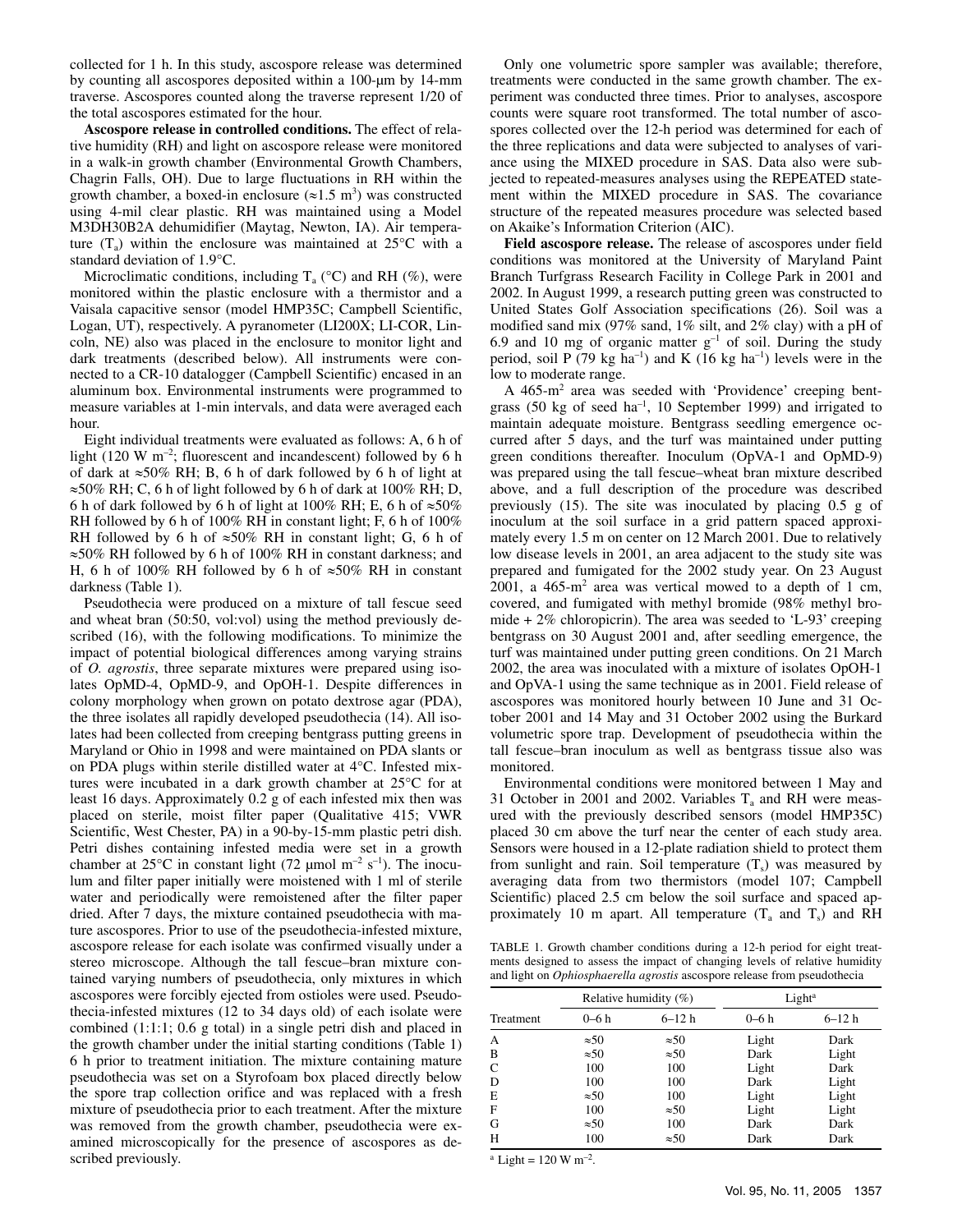instruments were programmed to measure environmental conditions at 2-min intervals, and the mean, maximum, and minimum values were recorded every 60 min.

Leaf wetness duration (LWD) was estimated by placing two electrical impedance grids (model 237; Campbell Scientific) horizontally on the turf canopy. The sensors were coated with flatwhite latex paint to improve their accuracy (10). The electrical resistance for the sensors at the transition between wet and dry was 150 kOhms. Sensors for LWD were programmed to record readings every 15 min, and resistance values for each sensor were recorded as either 0 for dry or 0.25 for wet to represent each quarter hour.

Hourly precipitation was determined using a tipping rain bucket (Texas Electronics Inc., Dallas) situated 30 cm above the turf. Precipitation included both natural rainfall and irrigation applied using an automatic overhead irrigation system. Solar irradiance (SI) and wind speed (WS) data were collected at the United States Department of Agriculture Beltsville Agricultural Research Station, located approximately 0.3 km from the study site. The SI sensor (LI200X; LI-COR) consisted of a silicon photocell pyranometer mounted 3 m above the ground on a tripod. Wind speed measurements were recorded at the same location using a Model 5103 Wind Monitor (R. M. Young Company, Traverse City, MI).

The percentage of the total number of ascospores collected during each hour in the day (0000 to 2300 h) was determined for both years to reveal daily patterns of ascospore release. Daily means for measured environmental variables were obtained by averaging hourly data. Additionally, the number of hours with precipitation (natural rainfall and irrigation), maximum intensity of precipitation (mm  $h^{-1}$ ), and maximum hourly increase and decrease in RH were tabulated for each day. Correlation analyses were performed between daily ascospore release and measured environmental variables. To account for intercorrelation of related variables, a Bonferroni correction factor (i.e., type I error adjustment) was used to compare the 17 variables at the appropriate *P* < 0.05 level.

Associations between precipitation, leaf wetness, and *O. agrostis* ascospore release were determined each year. The percentage of ascospores collected each hour under varying conditions of leaf wetness or precipitation was determined. To examine the effect of



**Fig. 1.** Total number of *Ophiosphaerella agrostis* ascospores collected during 12 h of incubation at 25°C under changing relative humidity (RH) or light treatments. Treatments were as follows: A,  $\approx 50\%$  RH, light to dark; B,  $\approx 50\%$ RH, dark to light; C, 100% RH, light to dark; D, 100% RH, dark to light; E, ≈50 to 100% RH, light; F, 100 to ≈50% RH, light; G, ≈50 to 100% RH, dark; and H, 100 to ≈50% RH, dark. Total ascospores collected for each treatment were square root transformed prior to analyses, but back-transformed data are shown. Treatment means followed by the same letter are not significantly different ( $P < 0.05$ ) according to Tukey's test ( $n = 3$ ).

the duration of a precipitation event on ascospore capture, the number of ascospores deposited during each hour since the beginning of each precipitation event was determined. To account for intermittent breaks in precipitation, a precipitation event was defined, as described by Pinkerton et al. (22), as a continuous series of hours during which the individual hours in the event met one of the following criteria: rain occurred; the turfgrass canopy was wet and rain occurred during the following hour; or the turfgrass canopy was wet and rain occurred during at least one of the two preceding hours. Hourly means of the number of ascospores captured and the percentage of the total ascospores collected during all rain events were determined for each hour since the beginning of a precipitation event.

### **RESULTS**

**Ascospore release in controlled conditions.** Due to a large variation in the numbers of ascospores released within each treatment, ascospore data were square root transformed prior to analyses. However, all ascospore data presented have been back transformed. Treatment regimes (A to H) are shown in Table 1. The total number of ascospores collected throughout the 12-h period was significantly different  $(P = 0.0037)$  among treatments. The greatest release of ascospores occurred from those treatments (F = 100 to  $\approx 50\%$ , light; and H = 100 to  $\approx 50\%$ , dark) in which RH was lowered from 100 to  $\approx 50\%$ , regardless of light treatment (Fig. 1). Similar numbers of ascospores also were released in treatment C (100% RH; light to dark). When compared with treatments F and H, fewer ascospores were released from treatment E, in which RH was increased from ≈50% to 100% in constant light. Very few ascospores were collected within treatments D (100% RH; dark to light) and G  $(\approx 50 \text{ to } 100\% \text{ RH}; \text{dark})$ . Ascospores were not released or were released in extremely low numbers (≤60 ascospores per 12 h) in treatments A (≈50% RH; light to dark) and B ( $\approx$ 50% RH; dark to light), in which RH remained at ≈50% for the entire 12-h period.

To assess the impact of changing environmental conditions (light and RH), hourly ascospore means across the three replicates were plotted for the 12-h period (Fig. 2). Repeated measures analysis revealed a significant treatment–time interaction (*P* < 0.0001). Due to this interaction, the release of ascospores during the 12-h incubation period was assessed individually for each treatment. Based on the total release of ascospores throughout the 12-h period (Fig. 1) and the distribution of the ascospore release (Fig. 2), only treatments in which the mean was  $\geq 1,000$  ascospores per 12 h (treatments C, E, F, and H) were subjected to repeated-measures analyses. Based on AIC values, the best covariance structure was determined to be first-order autoregressive. There were no differences in the number of ascospores released each hour for treatments C (100% RH; light to dark) and E ( $\approx$ 50% to 100% RH; light) (Fig. 2). The influence of decreasing RH, however, was apparent in treatments F and H. Regardless of light, both treatments in which RH was lowered from 100 to ≈50% resulted in a considerable increase in the release of ascospores. The release of ascospores in treatments F and H began immediately following the drop in RH, and a significant increase in the number of ascospores collected continued only for a short period (1 to 2 h). In both treatment F and H, peak ascospore release occurred at hour 7.

In summary, ascospores generally were not released in treatments where the RH was low ( $\approx$ 50%) throughout the 12-h period. During these periods of low RH, the tall fescue seed–wheat bran mixture generally appeared dry. The release of ascospores from other fungal ascocarps also occurs only after hydration by free moisture or RH (1–3). Varying numbers of ascospores were released when the RH was adjusted to or maintained at 100%. Only a sharp drop in RH stimulated the greatest and most rapid release of ascospores in constant light or darkness. Hong and Michailides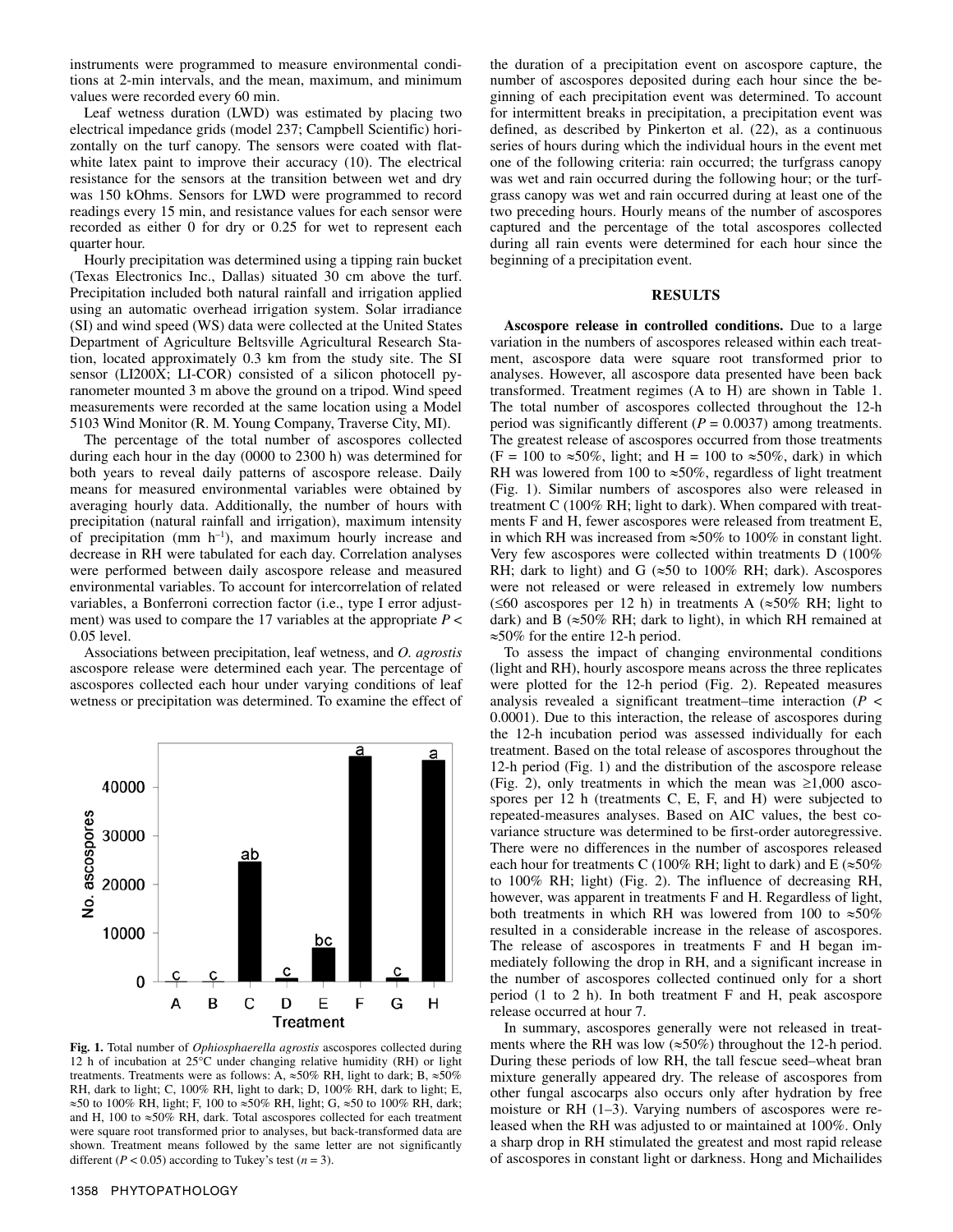(12) unexpectedly found a similar increase in the release of ascospores of *Monilinia fructicola* due to rapid decreases in RH. Ascospore release of various plant pathogens has been shown to be influenced by temperature (1,12,19,24) and light (24). Despite some fluctuations in  $T_a$  within the growth chamber (standard deviation of 1.9°C), results and observations from this experiment indicated that decreasing RH, and not changing light or varying temperature, resulted in the greatest release of ascospores.

**Field ascospore release.** In 2001, dead spot symptoms first appeared on 1 June. Pseudothecia first were observed within necrotic bentgrass tissue on 4 June. Ascospore collection had begun by the time the volumetric spore trap was placed in the field on 10 June. The total number of ascospores counted between 10 June and the final rating date (31 October) was 42,340. Based on the percent total ascospores collected each year and counted in a single day, a total of 11 major ( $\geq 847$  ascospores day<sup>-1</sup>,  $\geq 2\%$  of seasonal capture) and 16 moderate (≥423 and <847 ascospores  $day^{-1}$ , 1 to 2% of seasonal capture) ascospore release events were recorded in 2001 (Fig. 3A). The first major discharge of ascospores occurred on 13 June and accounted for 2.2% of the total number of ascospores counted. Ten major events occurred between June and July, with the final event occurring on 30 August. Moderate ascospore release events generally occurred until late August, with low numbers of ascospores released in September and October. Although 180 ascospores were collected on 26 October, no new infection centers appeared after 5 October.

Following fumigation of the area in 2001, dead spot symptoms first appeared within inoculated spots on 12 May 2002. Ascospore counts began on 14 May. Pseudothecia first were observed within the inoculum on 18 April 2002 and a total of 34,800 (25.8% of seasonal total) ascospores were collected prior to the development of pseudothecia within necrotic bentgrass tissue on 10 June. Hence, fruiting bodies developing within the infested inoculum likely were responsible for the major discharge events  $(≥2,700)$ ascospores day<sup>-1</sup>,  $\geq 2\%$  of seasonal capture) occurring on 16, 18, 19, and 27 May and 6 June. In 2002, dead spot was severe and, in all, 135,020 ascospores were collected. Throughout the season, 13 major and 16 moderate  $(\geq 1,350$  and  $\leq 2,700$  ascospores day<sup>-1</sup>, 1 to 2% of seasonal capture) ascospore release events were observed (Fig. 3B). Similar to 2001, low levels of ascospores were collected until early autumn (21 October); however, no new infection centers developed after 9 October.

Temperature likely plays an important role in the infection process by ascospores. Although ascospores were released throughout May 2002, mean air and soil temperature during the period in which ascospores were released was 10 and 13°C, respectively. An increase in the number of dead spot infection centers, however, did not occur until mid-June, when both air and soil temperatures averaged 24°C. Temperatures during the early release events likely were too low for infection to occur.

**Daily and hourly patterns.** The release of ascospores was monitored over 7,120 h between mid-May (2001) or mid-June (2002) and 31 October of each year. To determine any patterns in ascospore release during the day, the percentage of the total number of ascospores collected each hour (0000 to 2300 h) was examined. The percent ascospores collected during each hour



**Fig. 2.** *Ophiosphaerella agrostis* ascospore release under varying controlled conditions (A to H) in which relative humidity (RH) (solid line), light (white background) or dark (gray background) treatments were imposed at hour 6 of the 12-h incubation period at 25°C. Treatments were as follows: **A,** ≈50% RH, light to dark; **B,** ≈50% RH, dark to light; **C,** 100% RH, light to dark; **D,** 100% RH, dark to light; **E,** ≈50 to 100% RH, light; **F,** 100 to ≈50% RH, light; **G,** ≈50 to 100% RH, dark; and **H,** 100 to ≈50% RH, dark. Data are the mean number of ascospores collected throughout the 12-h period of three replications of the experiment. Hourly data were square root transformed prior to analyses, but back-transformed data are shown. For each treatment, significant differences in the number of ascospores captured during each hour are indicated by different letters.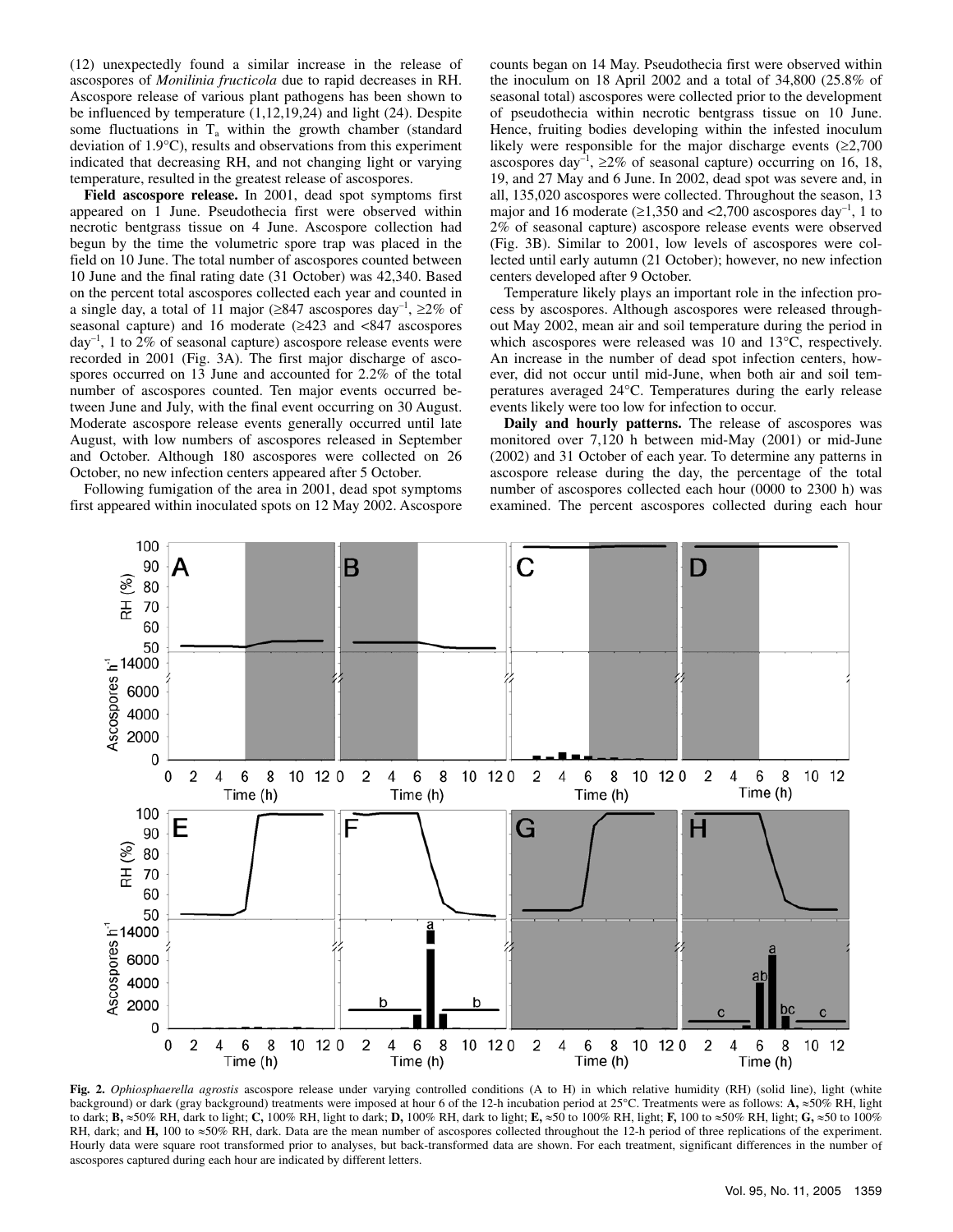occurred in a cyclic pattern and ranged from 1.9 to 7.8% and 1.4 to 7.0% in 2001 and 2002, respectively (Fig. 4). In 2001, the percentage of ascospores collected decreased after peaking between 2100 and 2200 h and then peaked again during the morning hours (0800 h). In 2002, large numbers of ascospores were collected throughout the night, but ascospore release again peaked during the morning hours (0700 h). In 2001 and 2002, only 15 and 23% of the total ascospores collected, respectively, were captured between 1100 and 1800 h. It is likely that moisture changes within pseudothecia stimulated the discharge of ascospores. In the field, the bentgrass canopy became wet in the evening hours while RH was still low (mean  $RH = 60\%$  at 1900 h). Ascospore discharge was stimulated again as RH decreased and when pseudothecia began to dry during the early morning hours  $(0700 \text{ to } 1000 \text{ h})$ . Low numbers of ascospores  $(10 \text{ to } 12\%)$  were collected when the canopy was dry (Table 2).

To determine the environmental conditions that influence ascospore release, correlation analyses were performed between the number of ascospores collected and daily environmental variables. Because fewer ascospores were released in 2001 (42,340 ascospores) when compared with 2002 (135,020 ascospores), the percentages of ascospores collected on each day relative to the seasonal total were used in the analyses. Correlation analyses of all data revealed only weak associations between a select set of environmental variables and percent daily ascospore collection (Table 3). In 2001 and 2002, significant positive correlations occurred between percent ascospores collected and total precipitation  $(r = 0.25$  and 0.26, respectively) and precipitation duration  $(r = 0.38$  and 0.29, respectively). Percent seasonal ascospores collected daily between 0000 and 2300 h also was negatively correlated with the maximum hourly decrease in RH day<sup>-1</sup> ( $r = -0.20$ ) and –0.34, respectively), indicating a relationship between abrupt decreases in RH and increasing release of ascospores. Various correlations existed between ascospore collection and several other environmental variables, but the significance was not consistent between years.

**Impact of precipitation on ascospore release.** Precipitation (rain and irrigation) and leaf wetness greatly influenced the re-



**Fig. 4.** Hourly percentage of the total number of *Ophiosphaerella agrostis* ascospores collected from creeping bentgrass in **A,** 2001 and **B,** 2002. Ascospores were collected hourly with a volumetric spore sampler between 10 June and 31 October 2001 and 1 May and 31 October in 2002.



**Fig. 3.** Daily capture of *Ophiosphaerella agrostis* ascospores from a creeping bentgrass putting green in **A,** 2001 and **B,** 2002. Days with a major (≥2% of total season capture) or moderate (1.0 to 2%) ascospore release event are indicated by the solid and dashed lines, respectively. Ascospores were collected between 10 June and 31 October 2001 and 14 May and 31 October 2002.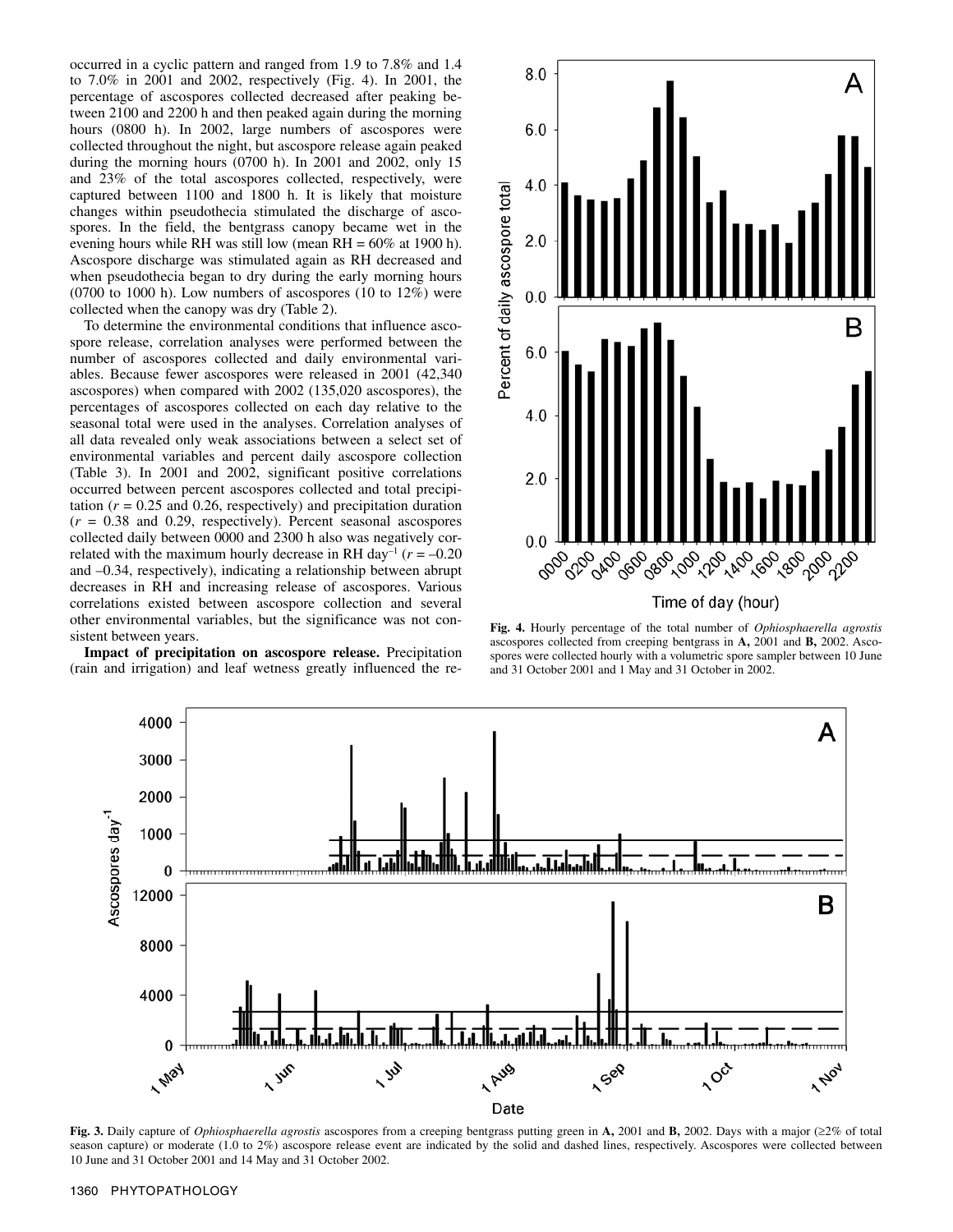lease of ascospores in the field. A large percentage of ascospores were released when the canopy was wet (Table 2). Precipitation events accounted for 16 and 20% (2001 and 2002, respectively) of the total number of hours monitored in this study, but the percentage of ascospores collected each year during precipitation events was 32.9 and 41.9% in 2001 and 2002, respectively (Table 2). Ascospore release patterns were more apparent when data were summarized relative to hours since the beginning of each precipitation event (Fig. 5). The number of ascospores collected increased during the first 5 h of precipitation and ascospores continued to be collected throughout much of each event (Fig. 5B). Because the average precipitation event lasted  $\leq$ 7 h, the greatest percentages of ascospores were collected during this period (Fig. 5C). Additionally, examination of ascospore data collected during precipitation events indicated that ascospore release often declined as precipitation rate increased and vice versa (data not shown). This supports previous observations in which ascospores were observed to exude from pseudothecia in the presence of free water (16). These data indicate that, although ascospore release may continue for the duration of a rain event, pseudothecia begin ejecting large numbers of ascospores immediately after the initiation of a precipitation event.

## **DISCUSSION**

Dead spot is a polycyclic disease, and the importance of *O. agrostis* ascospores in the spread and development of the disease was examined. Ascospores of *O. agrostis* are discharged

TABLE 2. Associations between precipitation (rain and irrigation) and leaf wetness duration and the release of *Ophiosphaerella agrostis* ascospores on a creeping bentgrass putting green in 2001 and 2002a

| Environmental factor                                           | 2001  | 2002  |
|----------------------------------------------------------------|-------|-------|
| Total hours of precipitation                                   | 508   | 789   |
| Total hours of leaf wetness                                    | 2,390 | 2,560 |
| Percentage of ascospores collected                             |       |       |
| With leaf wetness <sup>b</sup>                                 | 86.8  | 85.8  |
| Without leaf wetness <sup>b</sup>                              | 12.1  | 9.6   |
| During a precipitation event                                   | 32.9  | 41.9  |
| With leaf wetness and no precipitation                         | 54.1  | 44.0  |
| Number of hours when ascospore capture was                     |       |       |
| $>100$ to 400 ascospores h <sup>-1</sup> with precipitation    | 44    | 137   |
| $>100$ to 400 ascospores h <sup>-1</sup> without precipitation | 47    | 103   |
| $>400$ ascospores h <sup>-1</sup> with precipitation           | 6     | 50    |
| $>400$ ascospores h <sup>-1</sup> without precipitation        | 3     | 11    |

a Ascospores were collected between 10 June and 31 October 2001 and 14 May and 31 October 2002.

b Percentages not totaling 100% indicate missing data.



**Fig. 5.** Relationship between the number and percentage of *Ophiosphaerella agrostis* ascospores collected each hour since the beginning of a precipitation event. Data are mean values of 227 precipitation (rain and irrigation) events on a creeping bentgrass putting green from 10 June to 31 October in 2001 and 14 May to 31 October 2002. **A,** Observed frequency of the number of hours for each rain event; **B,** mean number of ascospores collected each hour since the beginning of the precipitation event; and **C,** percent of the total ascospores collected from 227 precipitation events during each hour of the event. Error bars indicate standard error of the means between 2001 and 2002  $(n = 2)$ .

|                                                | 2001                    |          | 2002                    |        |
|------------------------------------------------|-------------------------|----------|-------------------------|--------|
| Environmental variable                         | Correlation coefficient | P        | Correlation coefficient | P      |
| Mean relative humidity $(\%)$                  | 0.31                    | 0.0002   | 0.09                    | 0.2499 |
| Mean air temperature $(^{\circ}C)$             | 0.38                    | < 0.0001 | 0.06                    | 0.4479 |
| Mean soil temperature $(^{\circ}C)$            | 0.40                    | < 0.0001 | 0.10                    | 0.1960 |
| Mean solar radiation (W $m^{-2}$ )             | 0.10                    | 0.2341   | 0.09                    | 0.2231 |
| Mean wind speed $(m s^{-1})$                   | 0.13                    | 0.1349   | 0.10                    | 0.1941 |
| Total precipitation (mm day <sup>-1</sup> )    | 0.25                    | 0.0028   | 0.26                    | 0.0005 |
| Leaf wetness duration (hours $day^{-1}$ )      | 0.05                    | 0.5307   | 0.05                    | 0.4920 |
| Total daily hours of precipitation             | 0.38                    | < 0.0001 | 0.29                    | 0.0002 |
| Minimum relative humidity $(\%)$               | 0.35                    | < 0.0001 | 0.05                    | 0.4877 |
| Minimum air temperature $(^{\circ}C)$          | 0.46                    | < 0.0001 | 0.15                    | 0.0466 |
| Minimum soil temperature $(^{\circ}C)$         | 0.47                    | < 0.0001 | 0.14                    | 0.0780 |
| Maximum relative humidity $(\%)$               | 0.12                    | 0.1553   | 0.03                    | 0.7023 |
| Maximum air temperature $(^{\circ}C)$          | 0.29                    | 0.0005   | 0.00                    | 0.9619 |
| Maximum soil temperature $(^{\circ}C)$         | 0.36                    | < 0.0001 | 0.07                    | 0.3910 |
| Maximum decrease in relative humidity $h^{-1}$ | $-0.34$                 | < 0.0001 | $-0.20$                 | 0.0110 |
| Maximum increase in relative humidity $h^{-1}$ | $-0.01$                 | 0.9014   | 0.03                    | 0.6950 |
| Maximum precipitation intensity (mm $h^{-1}$ ) | 0.16                    | 0.0604   | 0.12                    | 0.1141 |

TABLE 3. Correlation of percent daily capture of *Ophiosphaerella agrostis* ascospores on a bentgrass putting green with the environmental variables measured